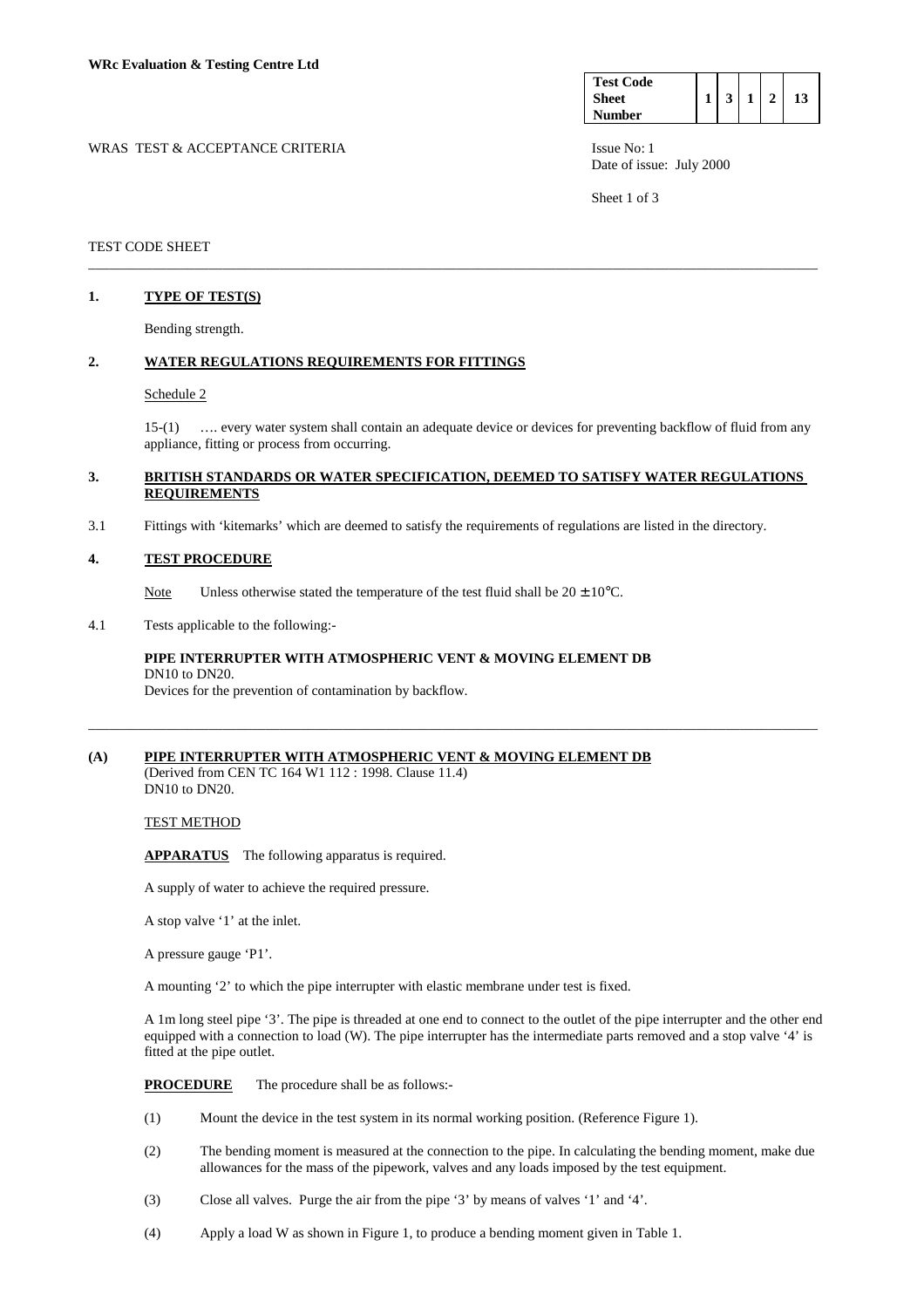| <b>Test Code</b> |  |  |    |
|------------------|--|--|----|
| <b>Sheet</b>     |  |  | 13 |
| Number           |  |  |    |

 Issue No: 1 Date of issue: July 2000

Sheet 2 of 3

(5) Gradually apply pressure through valve '1' at a rate not exceeding 1 bar per 5 seconds up to 16 bar (± 0.3 bar).

\_\_\_\_\_\_\_\_\_\_\_\_\_\_\_\_\_\_\_\_\_\_\_\_\_\_\_\_\_\_\_\_\_\_\_\_\_\_\_\_\_\_\_\_\_\_\_\_\_\_\_\_\_\_\_\_\_\_\_\_\_\_\_\_\_\_\_\_\_\_\_\_\_\_\_\_\_\_\_\_\_\_\_\_\_\_\_\_\_\_\_\_\_\_\_\_\_\_\_\_\_\_\_

(6) Hold for 10minutes  $-0 + 60$  seconds.

| <b>Nominal size - DN</b> |    | 20 |
|--------------------------|----|----|
| <b>Bending moment Nm</b> | 30 |    |

**Table 1**

Force = Mass x Acceleration

 $F(N) = m (Kg) x a (m/s<sup>2</sup>)$ 

∴ m (Kg) =  $\frac{F(N)x1(m)}{2}$  $[a = 10m/s^2]$  $a \left( m/s^2 \right)$ 

## **5. ACCEPTANCE CRITERIA**

 The test requirements shall be satisfied with the appropriate bending moment applied to the valve, as given in Table 1. There shall be no breakage of the body of the valve or leakage of the air inlets.

The valve shall also pass the vacuum test, as detailed in test code sheet 2212.14.